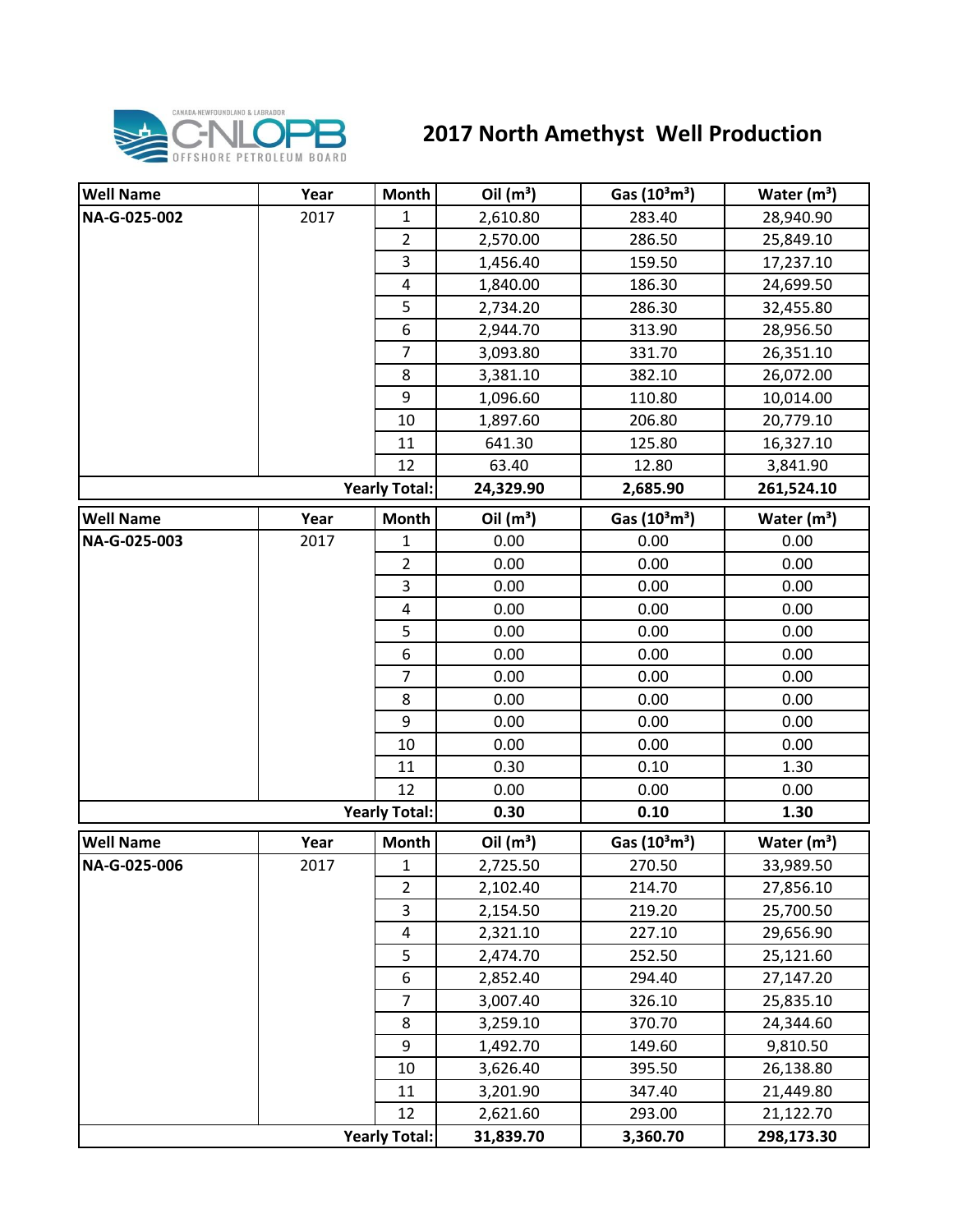| <b>Well Name</b>     | Year | <b>Month</b>   | Oil $(m^3)$ | Gas $(10^3 \text{m}^3)$ | Water $(m^3)$ |
|----------------------|------|----------------|-------------|-------------------------|---------------|
| NA-G-025-007         | 2017 | 1              | 5,457.90    | 824.90                  | 46,666.10     |
|                      |      | $\overline{2}$ | 4,539.90    | 706.50                  | 43,203.60     |
|                      |      | 3              | 4,301.10    | 666.60                  | 39,809.90     |
|                      |      | 4              | 3,603.00    | 391.90                  | 38,613.90     |
|                      |      | 5              | 5,404.00    | 551.70                  | 33,432.10     |
|                      |      | 6              | 3,329.40    | 348.60                  | 23,674.70     |
|                      |      | 7              | 5,203.60    | 561.70                  | 25,008.00     |
|                      |      | 8              | 4,912.40    | 560.90                  | 26,331.40     |
|                      |      | 9              | 1,728.00    | 177.50                  | 8,761.30      |
|                      |      | 10             | 3,935.90    | 431.40                  | 18,097.10     |
|                      |      | 11             | 2,751.90    | 286.40                  | 14,137.40     |
|                      |      | 12             | 3,822.60    | 406.80                  | 12,862.50     |
| <b>Yearly Total:</b> |      | 48,989.70      | 5,914.90    | 330,598.00              |               |

| <b>Well Name</b>     | Year | Month          | Oil $(m^3)$ | Gas $(10^3 \text{m}^3)$ | Water $(m^3)$ |
|----------------------|------|----------------|-------------|-------------------------|---------------|
| NA-G-025-009         | 2017 | 1              | 8,832.80    | 1,148.70                | 35,777.20     |
|                      |      | $\overline{2}$ | 7,990.80    | 1,066.90                | 33,378.10     |
|                      |      | 3              | 7,101.30    | 946.70                  | 31,674.90     |
|                      |      | 4              | 6,386.80    | 1,006.80                | 36,317.50     |
|                      |      | 5              | 7,827.50    | 2,185.90                | 33,682.50     |
|                      |      | 6              | 4,926.20    | 1,397.00                | 27,743.70     |
|                      |      | 7              | 4,197.10    | 1,090.10                | 26,929.00     |
|                      |      | 8              | 3,431.60    | 925.60                  | 26,314.10     |
|                      |      | 9              | 949.50      | 210.70                  | 6,855.50      |
|                      |      | 10             | 3,048.20    | 789.00                  | 26,397.00     |
|                      |      | 11             | 8,670.40    | 1,461.40                | 28,280.90     |
|                      |      | 12             | 7,729.60    | 1,307.40                | 30,222.00     |
| <b>Yearly Total:</b> |      | 71,091.80      | 13,536.20   | 343,572.40              |               |

| <b>Well Name</b>     | Year | Month          | Oil $(m^3)$ | Gas $(10^3 \text{m}^3)$ | Water $(m^3)$ |
|----------------------|------|----------------|-------------|-------------------------|---------------|
| NA-E-018-012-Y       | 2017 |                | 32,887.30   | 5,186.20                | 1,432.50      |
|                      |      | $\overline{2}$ | 30,817.00   | 4,988.50                | 210.60        |
|                      |      | 3              | 33,183.40   | 5,026.50                | 363.30        |
|                      |      | 4              | 33,142.70   | 4,128.60                | 3,488.20      |
|                      |      | 5              | 27,497.30   | 4,453.20                | 8,818.20      |
|                      |      | 6              | 24,352.00   | 6,178.20                | 8,295.70      |
|                      |      | 7              | 22,537.00   | 7,942.90                | 7,226.80      |
|                      |      | 8              | 20,613.10   | 7,914.40                | 6,703.00      |
|                      |      | 9              | 8,451.30    | 2,872.40                | 3,161.40      |
|                      |      | 10             | 16,371.70   | 9,523.50                | 7,802.80      |
|                      |      | 11             | 17,705.50   | 10,045.20               | 5,885.60      |
|                      |      | 12             | 19,846.70   | 11,744.40               | 5,330.00      |
| <b>Yearly Total:</b> |      |                | 287,405.00  | 80,004.00               | 58,718.10     |